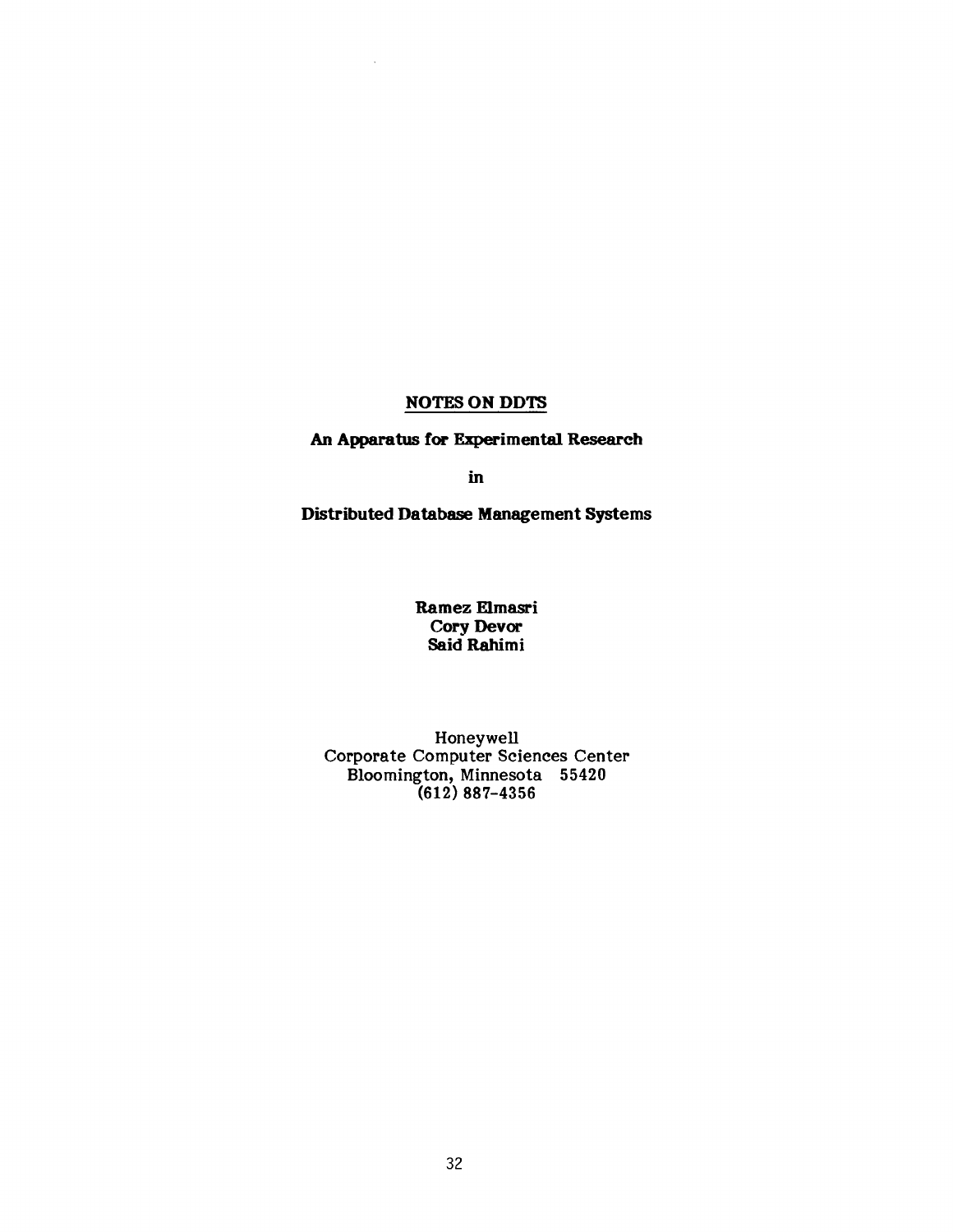#### 1. Introduction

In a recent letter to CACM [DENNS0], Peter Denning indicated that "experimental science classifies knowledge derived from observations." Furthermore, those observations result from the systematic analysis of stated hypotheses via an appropriate experimental apparatus. While the apparatus is not usually the subject of research itself, it is a critical component of any research program.

The apparatuses for experimental research in general purpose distributed database management systems (DDBMSs) have, to date, been limited to simulation and queueing models which address specific problems such as concurrency control [RIES79, GARC78, RAHI79]. While this work has contributed much to the conceptual foundations of DDBMS research, it has also generated many hypotheses (concerning concurrency control, reliability and performance) which have not been subjected to analysis in real system environments. The goal of the DDBMS Project at Honeywell's Corporate Computer Sciences Center (CCSC) is to design and build a "real system" for this purpose. The system, known as DDTS (Distributed Database Testbed System) will provide the apparatus through which hypotheses can be analyzed and quantitative models validated.

From its conception [WEEL79, DEVO80] DDTS has been considered to be a testbed and not a prototype such as SDD-1 [ROTH80]. While the distinction between a testbed and a prototype [BERG80] can at times be small, it is important during design and implementation; the latter emphasizing efficiency and simplicity; the former modularity and flexibility, whenever possible. Even a testbed, however, must be built upon Certain architectural foundations (e.g. a single conceptual schema of the database, and the definition of a transaction). Choices must be made in order to build the apparatus. The architecture of DDTS is not intended to be unique (although it is in some areas); rather, readers should notice that we have built upon previous ideas [e.g. KLUG77, STON79, ROTHS0, LIND79] as experimental science often does and too frequently computer science does not.

These notes describe, very briefly, our initial "choices." Moreover, we hope they serve to:

- o inform the SIGMOD community about our project
- o generate discussion about experimental research in DDBMS
- \*This research is partially supported by NSF Grant EC-8007683

33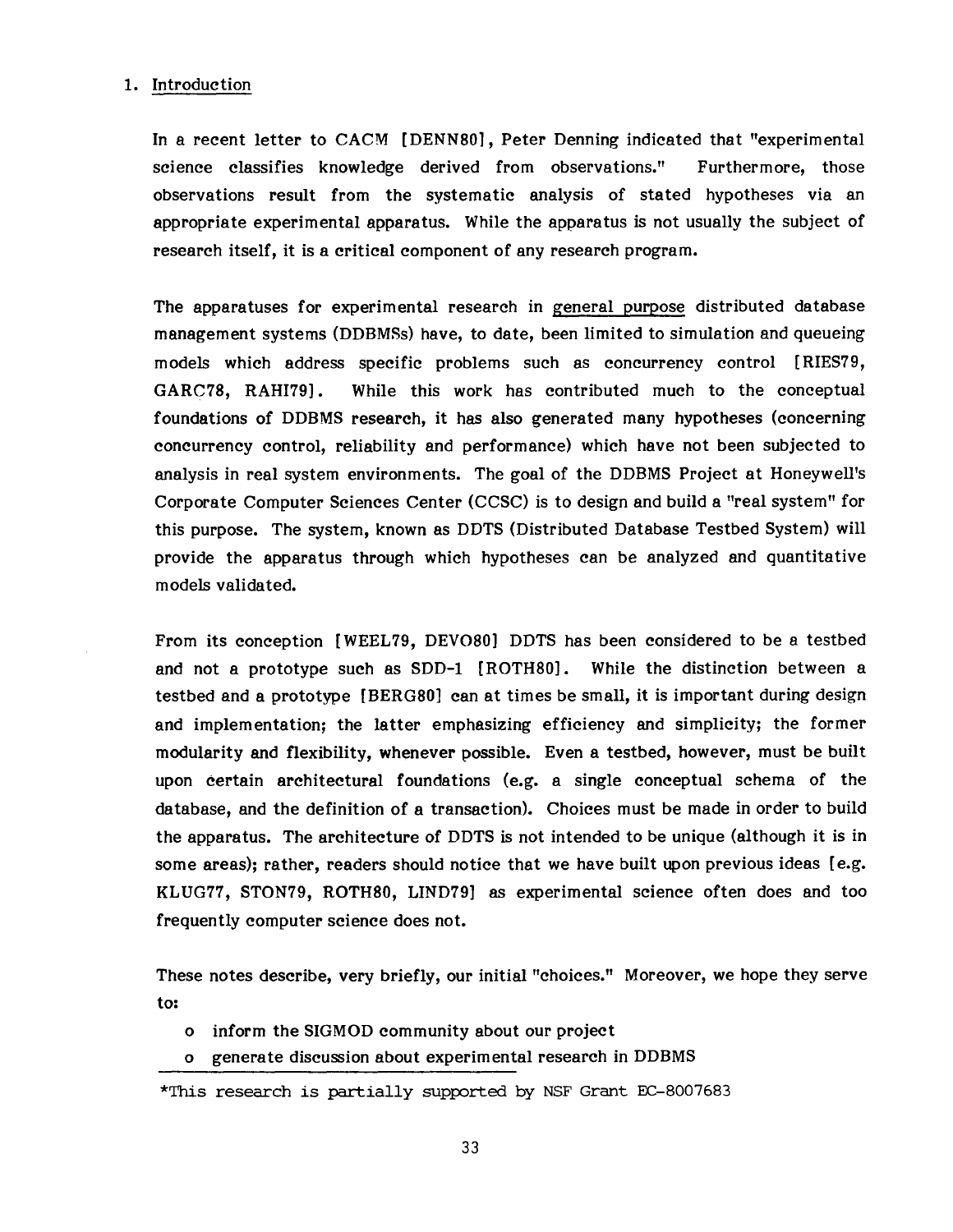o promote similar presentations on other research efforts.

Section 2 presents our view of architectural issues in DDBMS [see also ROTH77]. Section 3 outlines the approach taken in the design of DDTS. We close with some comments in Section 4.

#### 2. DDBMS Issues

This section discusses important issues in the design of DDBMS from two perspectives: first, the Information Architecture describes how information is conceptually modeled, represented, accessed and allocated; and second, the System Architecture addresses processor capability and location, communications, and distributed execution.

## 2.1 Information Architecture

A. Integrated and Federated Databases: In centralized database management systems, the storage of information in one integrated database is considered essential. In fact, data integration was one of the reasons for initiating database management systems [SIBL76]. Integration was seen as a solution to many problems that existed in earlier file systems, such as data integrity, centralized control, redundancy, and availability. However, integration created problems of security, privacy, and concurrent access to data. These problems are even more severe in DDBMS. Furthermore, some advantages of integration in a centralized system become problems in distributed systems. For example, in a DDBMS where data is replicated to increase reliability and availability, data integrity becomes a problem. In an application where different users want control over their own data, centralized control becomes a problem. This leads to ideas about 'federated' databases [HAMM79] with decentralized control and site autonomy [SELI80]. It is probable that the better approach depends on the user requirements and applications. However, it is not clear whether a 'federated' DDBMS is feasible within a unified framework.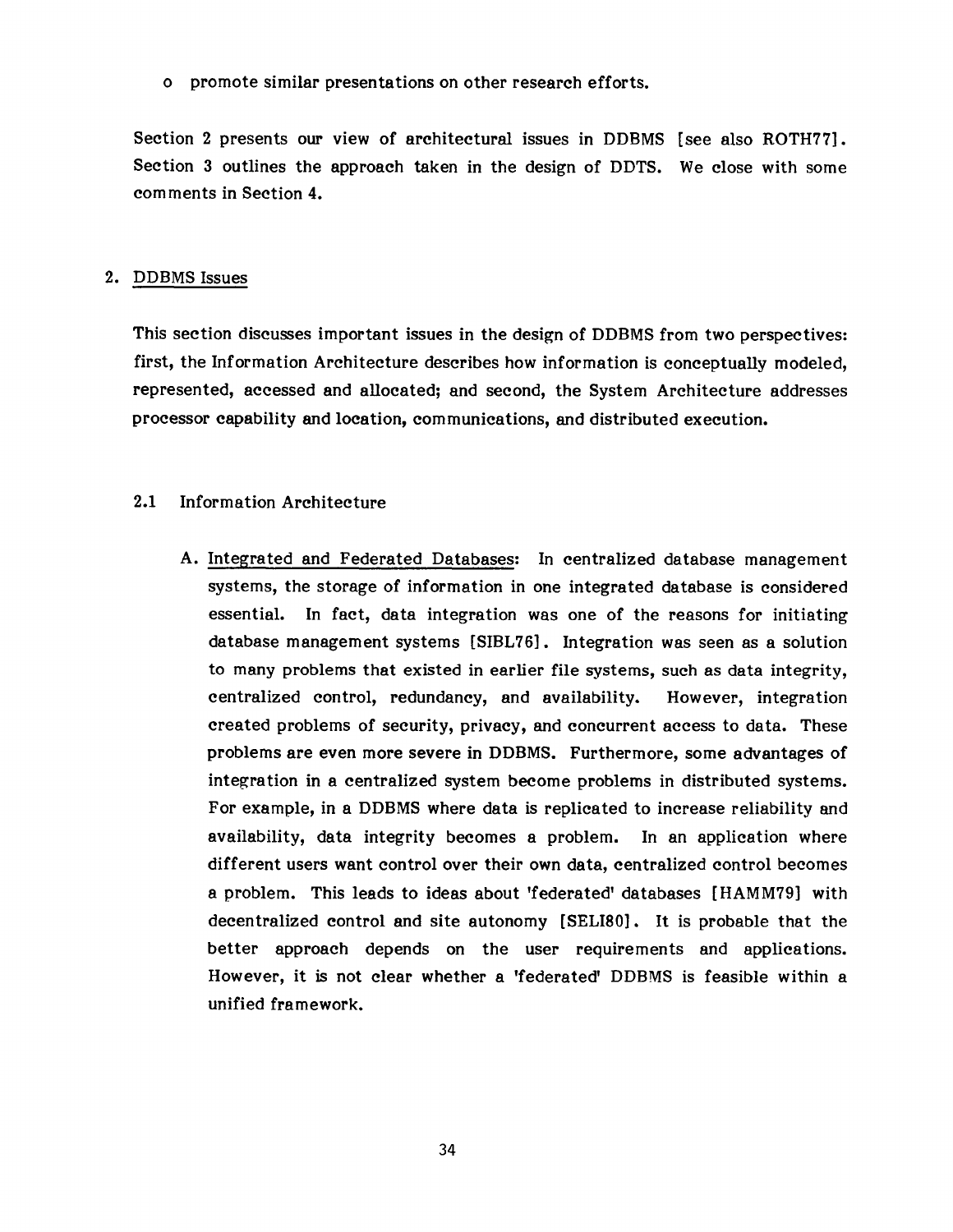- B. Data Models: A multitude of data models have been proposed (see [ELMA80] or [MCLE78] for a survey). However, the vast majority of implemented systems have used only three data models: hierarchical, network, and relational. It is recognized that each of these models has several shortcomings, especially with regard to modelling of information (see [MCLE78] for a discussion). An important issue is whether data models with more general modelling capabilities can be used in database management systems with acceptable performance.
- C. Multi-schema/Multi-model Architectures: The importance of data independence from implementation has long been recognized [SIBL76a]. This led to the ANSI/SPARC multi-level architecture for a DBMS, with three different schema levels [KLUG77]. For a DDBMS, even more schema levels may be needed, especially for a system with heterogeneous local DBMS, or with multiple data models for external schemas. Again, an important issue is whether a DDBMS with acceptable performance can be realized using a multi-schema/multi-model architecture.
- D. User Interfaces: Many different types of users are expected to use a DBMS; from naive to semi-technical to professional programmers and DBA's. Does the DBMS have to include different types of interfaces for the different classes of users, or is it possible to develop a uniform interface that has sufficient capabilities for all user classes [ROWE81] ?
- E. Semantic Integrity: In most database applications there are many known constraints that the actual data should obey. The DBMS should, as much as possible, ensure that the data is consistent with the constraints. In most commercial DBMSs, constraint checks are built into the update programs. This approach usually involves reference to actual storage structures, and does not support data independence. In relational DBMSs, general integrity control subsystems [STON74, ESWA75] were proposed. However, their implementations have proven to be quite inefficient. A practical semantic integrity subsystem should allow definition of general constraints, and be able to maintain these contraints during system use and still attain reasonable performance.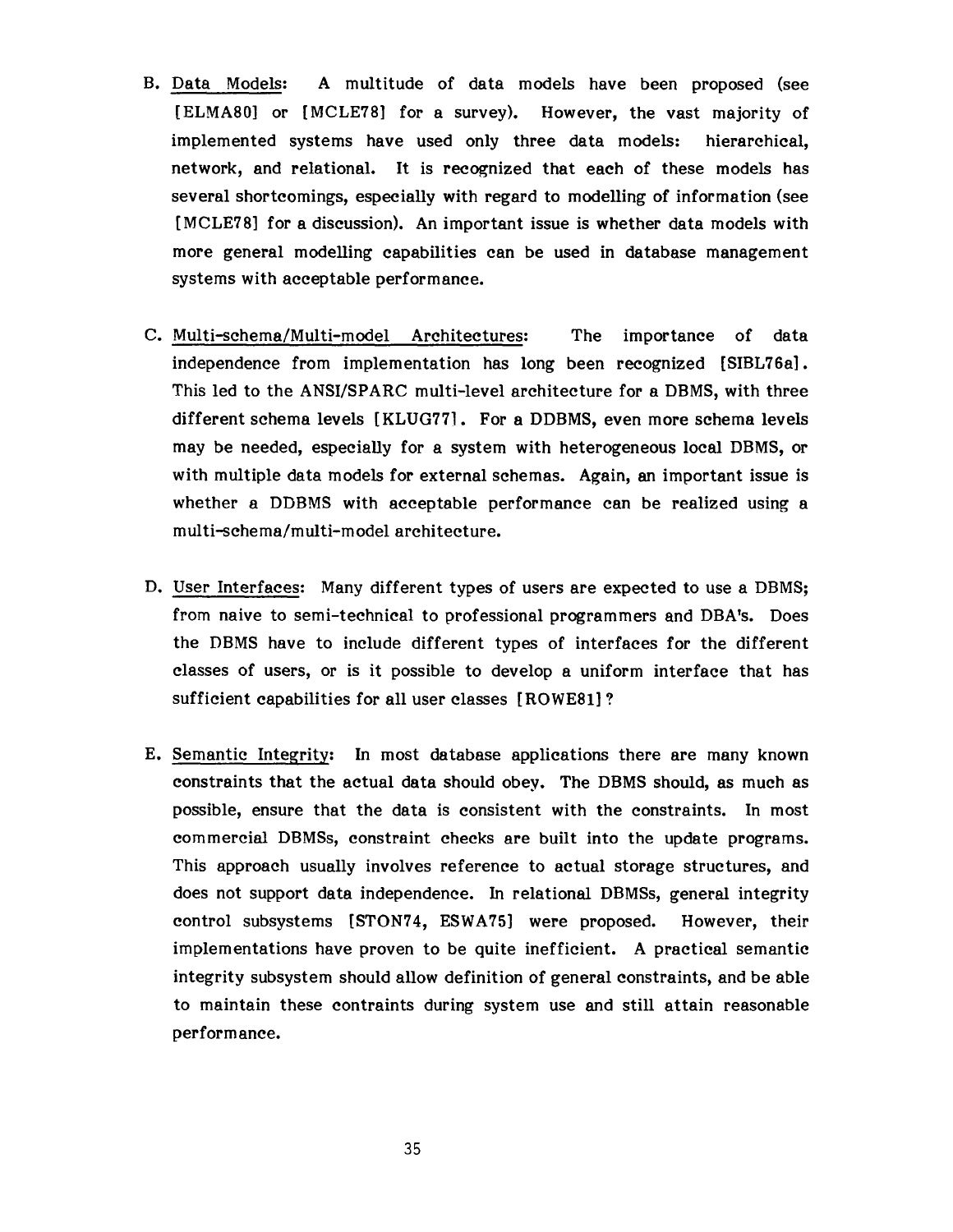- F. Heterogeneous Models and Data Translation: An important issue in DDBMSs is the integration of existing local databases into a distributed system. This may require a system where different databases use different data models (hierarchical, network, relational, etc.). An important issue is demonstrating the feasibility of such a system in a unified framework. This will involve algorithms to translate user view data operations to conceptual schema operations, and subsequently to local DBMS operations.
- G. Data Allocation: In a DDBMS, allocation of data to distributed locations is an important issue. Tradeoffs exist between replication, with its advantages of quicker data access and greater overall availability, and partitioning, with the advantages of simpler data update algorithms. It is not clear where the optimal compromise is for practical applications. It seems that the degree of replication/partitioning is strongly dependent on the particular application.
- 2.2 System Architecture

A generally agreed upon system framework for DDBMSs includes a collection of independent processors interconnected via some communication channel used to transfer data and control information [ROTH77]. Beyond this framework a number of issues are of interest in real systems.

- A. Processor Distribution: The computers in a DDBMS may be locally distributed (LD) or geographically distributed (GD).
- **B.** Communication: The "channel" between computers may range from low bandwidth packet switched networks (ARPA) to a high bandwidth broadcast system (e.g. Ethernet, satellite, or bus).
- C. Separation: The Transaction Management (TM) and Data Management (DM) "functions" [STON79, ROTH80, BERN80] in DDBMSs can be designed with virtual separation (VS) (i.e. they may reside in the same physical processor [ROTH80]) or real separation (RS) (i.e. specialized processors are designed or designated for each function [STON79] ).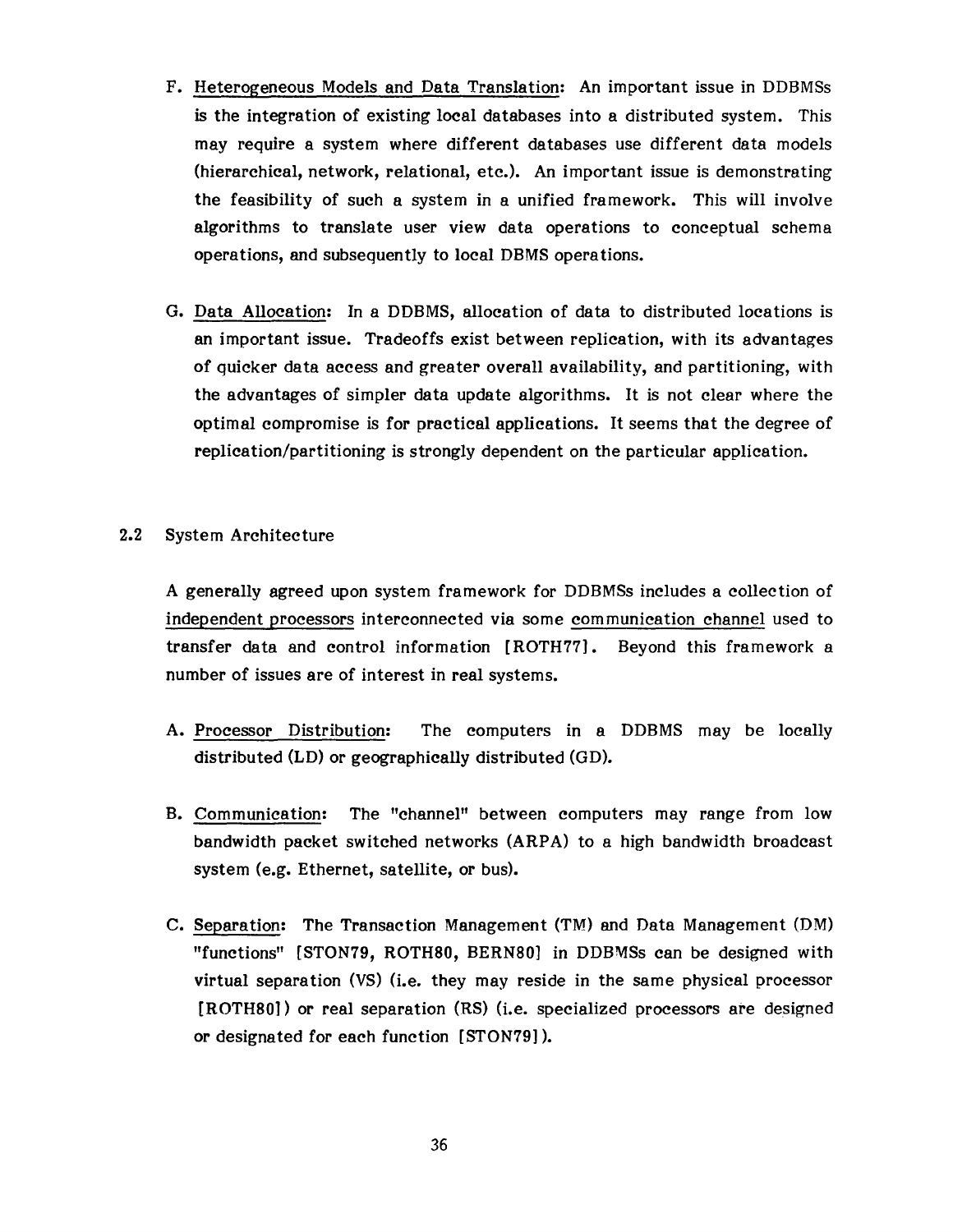- D. Transaction Definition: All concepts of consistency and recovery are built around this abstraction, generally defined to be a sequence of data manipulation operations which map the database from one consistent state to another [GRAYS0].
- E. Transaction Processing Model DDBMSs must provide efficient and reliable concurrent execution of transactions which are defined over an integrated set of logical resources (conceptual and/or external schemas) but are executed over independent processors where physical resources are partitioned and perhaps replicated and where communication is expensive and unreliable. This model is complex and includes at least three problem areas.
	- Optimization ensuring that costs for intersite communication are reduced and that replication of data and processors is exploited whenever possible [ ROTH77, HEVN79, EPST78].
	- Reliable Execution ensuring that either all of a transaction's effects are seen or none of them are; and once seen they are durable [LIND79, GRAY79]. The problem includes:
		- Resource partitioning: Independent processes must be coordinated, via techniques such as two-phase commit [GRAY78], to guarantee internal consistency.
		- Resource replication: Approaches must be developed which guarantee mutual consistency of replicated objects and yet provide access to objects when only a fraction of those replicas are simultaneously available. [STON79, HAMMS0, ALSB76, GARC78]
		- Recovery/restart: Techniques to provide graceful recovery from both transaction and system failures must be available. Proposals for these ideas include the use of private work spaces, shadow files, and logs [BERN80, GRAY79, GRAY80, BLAS79].
	- Concurrency Control ensuring that the execution history generated by all transactions is equivalent to some serial history. This problem includes two dimensions:
		- Synchronization: An excellent survey of many recently proposed concurrency control methods is found in [BERN80]. All methods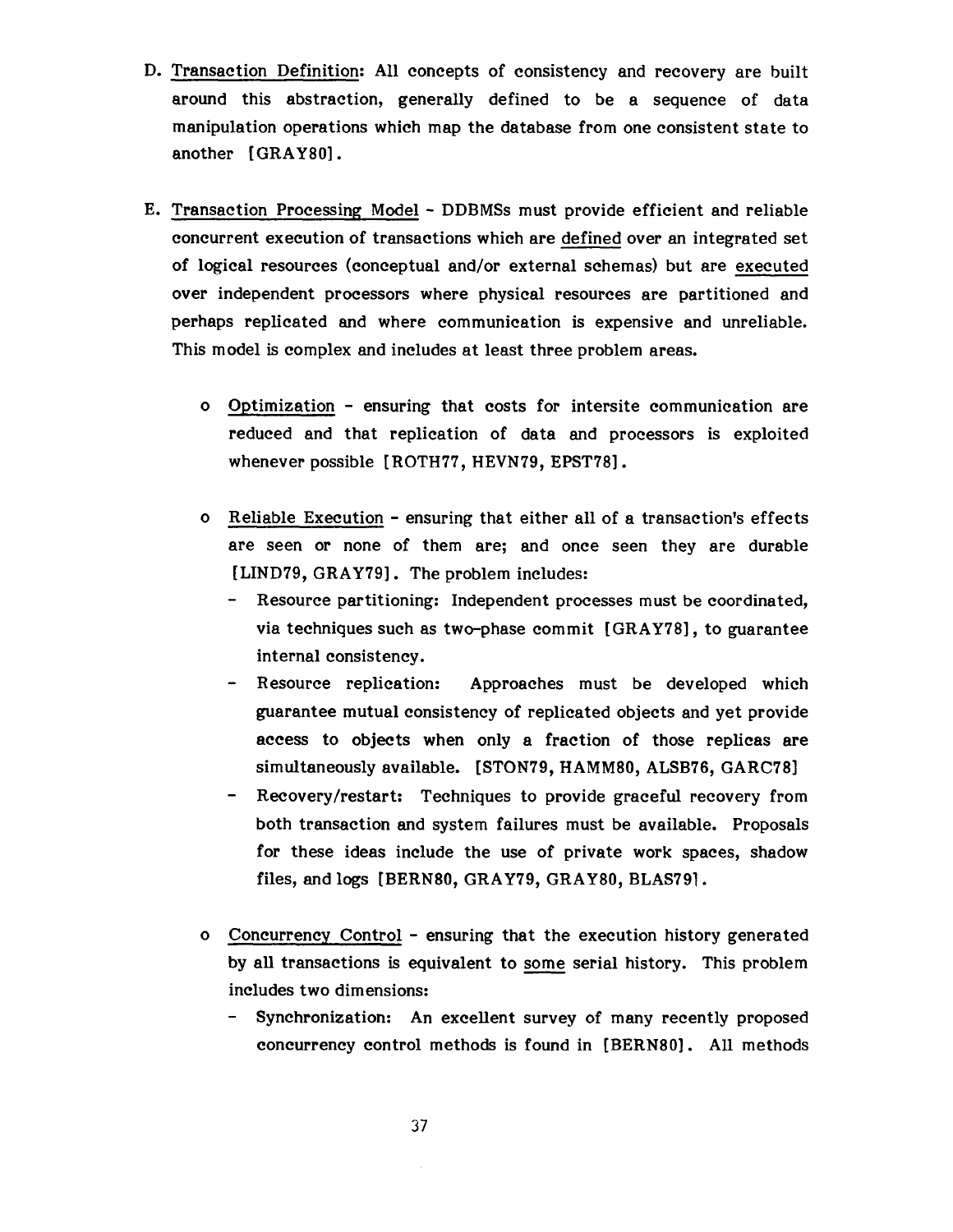are analyzed as variations of two-phase locking and timestamp ordering.

Termination: Concurrency control methods may subject transactions to a number of problems such as deadlock, cyclic restart, and starvation [STEA76, KING74] which must be resolved [OBER80, ROSE78, MENA79, BERN80].

# 3. DDTS Design Choices

We now present our choices for data and system architecture in DDTS. In future versions, alternative designs of different parts of the system will be attempted.

## 3.1 DDTS Information Architecture

- A. Integrated DDBMS: The first version of DDTS will be an integrated, rather than federated DDBMS in the sense that each node will include the same conceptual schema that describes all the data in the system. Subsequent versions may attempt to include only the necessary parts of the global schema at each node: those parts that are necessary to show the users' views, and the actual data stored at the node.
- **B.** Multi-schema Architecture: The ANSI/SPARC 3-schema architecture was generalized to 5-schema levels for a DDBMS [DEVO80] (Figure 1). The external schema is the user interface, and one such schema will exist for each user group. The conceptual schema is a semantic model of the total data content. The global representational schema is a syntactic representation of the total data. The local representational schema is a syntactic description of the data resident at a specific node, while the local internal schema is the local DBMS representation. The data actually stored at each node is described at two levels: the local representational level, which uses the same data model as the global representational level, and the local internal level, which uses the data model of the local DBMS. These levels were chosen as an attempt to modularize and simplify the operational transformations between levels in DDTS.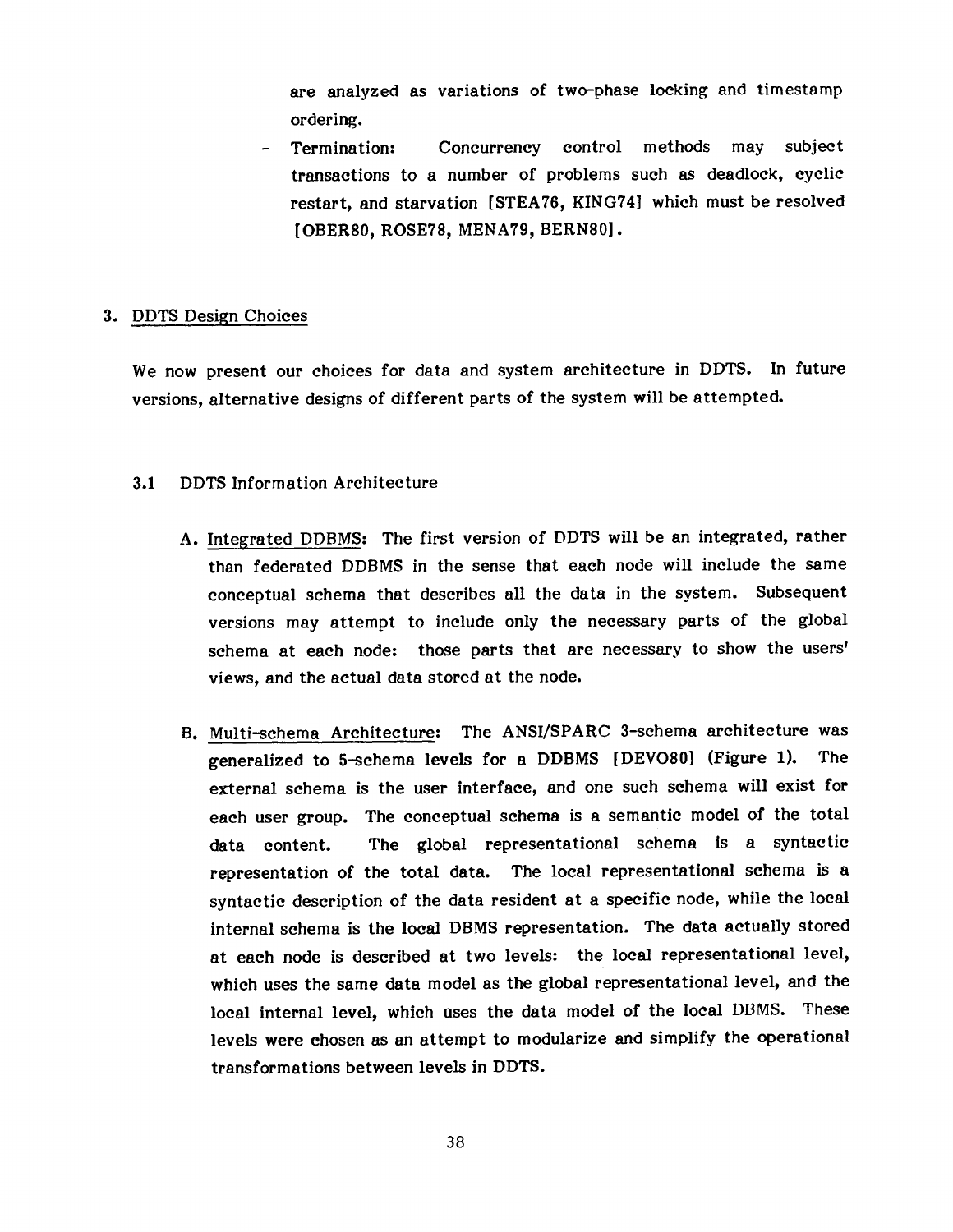

Figure 1: DDTS 5-Schema Information Architecture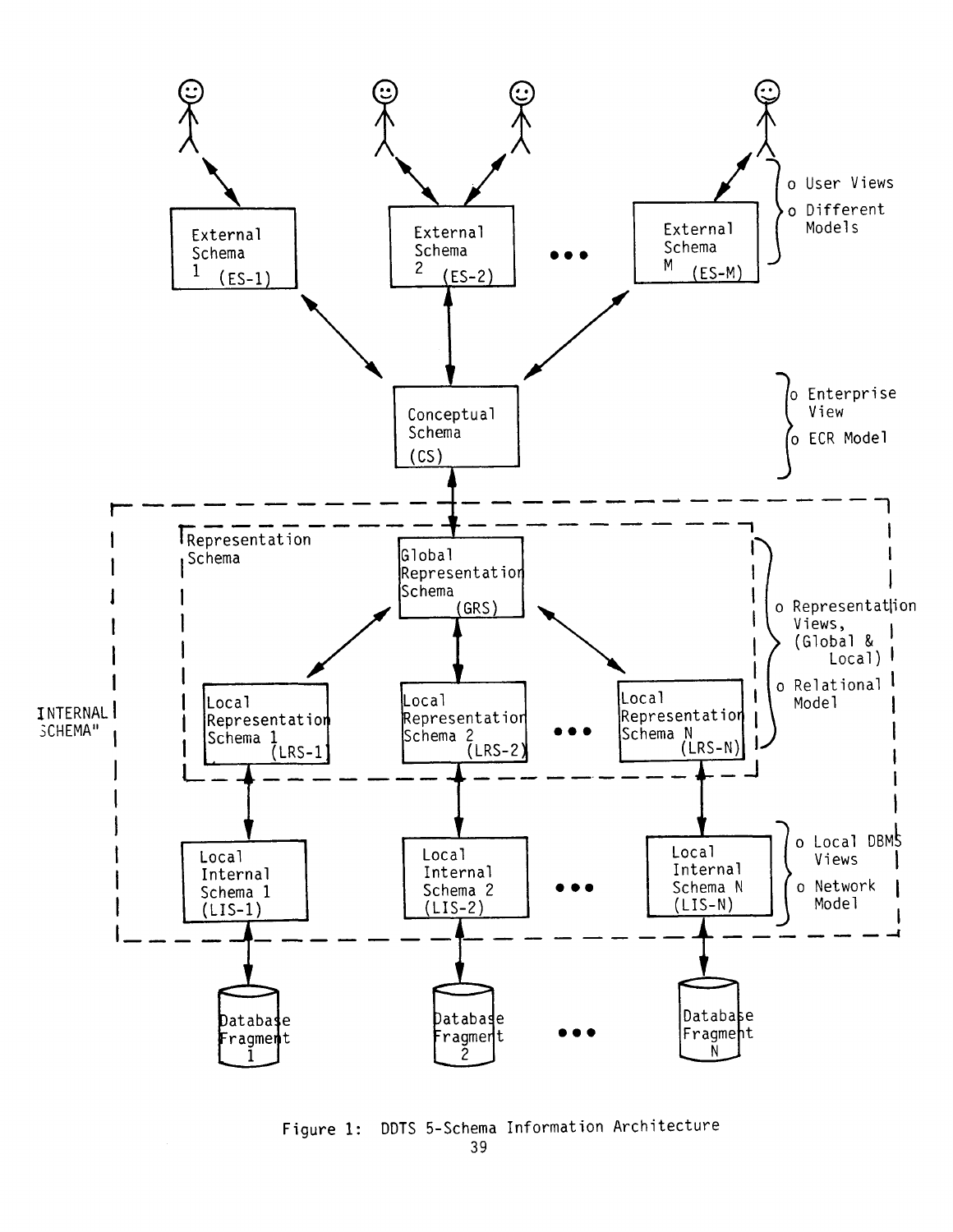- C. Data Models: In the first version of DDTS, the conceptual schema will use the Entity-Category-Relationship (ECR) model [WEEL80]. Different external schemas will not be supported. However, subsequent versions will allow the use of different data models for external schemas. The ECR model is a generalization of Chen's Entity-Relationship  $(ER)$  model  $[CHEN76]$ . The global representation, and the local representation levels will use the relational model [CODD70]. The local DBMS's will be IDS-II systems [HONE78], which use the CODASYL network model. In future versions, we hope to add a relational DBMS (e.g. INGRES [STON76] ) as a local DBMS.
- D. User Interfaces: The first version of DDTS will include a single high-level user interface. The language GORDAS (Graph Oriented DAta Selection Language) [ELMA81, ELMAsu] will be used as a query and update language. To our knowledge, GORDAS is the first formal language completely defined for the entity-attribute-relationship class of data models, such as the ER/ECR models. In future versions, GORDAS will be expanded to include a programming language for databases. When we use different models at the external schema level, we will import appropriate user interfaces for these models.
- E. Semantic Integrity: We have chosen to define semantic integrity constraints during schema definition time. The data definition language for the ECR model includes the capabilities to specify general constraints. Limited capabilities to change constraints will also exist. Update transactions are specified without integrity constraints, and the transaction compiler automatically modifies the transaction to check for the semantic constraints defined in the conceptual schema [ELMA80a]. The transaction is examined as a whole, so that only necessary checks are generated.
- F. Data Translation: The user requests, stated in GORDAS, are automatically translated to the relational operators of the representational schema. Another operational translation from the local representational to the local internal DBMS operations is also undertaken. We will have the capabilities to compile transactions so that operational translation is not needlessly repeated.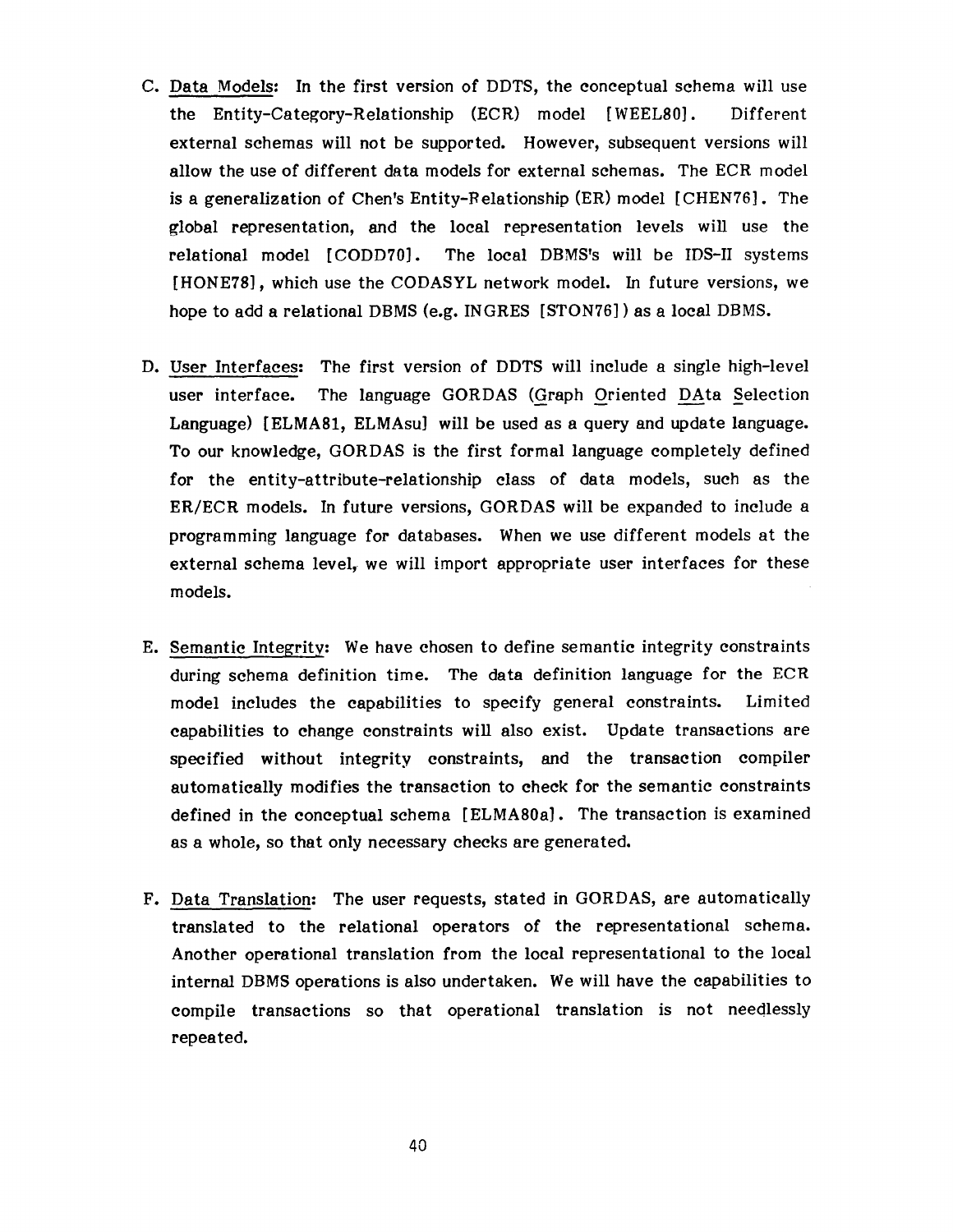G. Data Allocation: Recent work by Wong [WONGS0] indicates possible qualitative techniques for choice of data partitioning and replication. These techniques emphasize local schema design based on the concepts of "minimal redundancy" and "local sufficiency," which are derived from the semantics of the global schema. We will use these techniques as a starting point for data allocation.

# 3.2 DDTS System Architecture

- A. Processor Distribution: The initial version of DDTS will be implemented on three Honeywell Level 6 minicomputers locally distributed (LD) within a single room.
- B. Communication: Communications in DDTS will be provided through a microprocessor based local network [BERG80, KAIN79]. The network currently provides a bus architecture. However, other architectures (e.g. double bus, ring, star) may be realized directly through coax cable reorganization and appropriate software support.
- C. Separation: Logically, DDTS consists of a set of Application Processors (APs) and Data Processors (DPs) as shown in Figure 2. Data management is solely the function of DPs, while transaction management is achieved through cooperation among a single AP and required DPs (determined by optimization) for each transaction. The APs and DPs are being designed as "Guardians" [LISK79], abstract processors which support multiple processes with shared memory. Processes in different guardians are designed to communicate via Liskov's "Primitives for Distributed Computing" [LISK79]. Such a design provides virtual separation (VS) of processors. It can be seen that the local distribution (LD)/virtual separation (VS) architecture of DDTS is different from the GD/VS of SDD-1 [ROTHS0] and the LD/RS of MUFFIN [STON79].
- D. Transaction Definition: The first version of DDTS will define a transaction as any user sequence of GORDAS (see 3.I.D) data manipulation commands defined over the (ECR Model) database conceptual schema. The semantic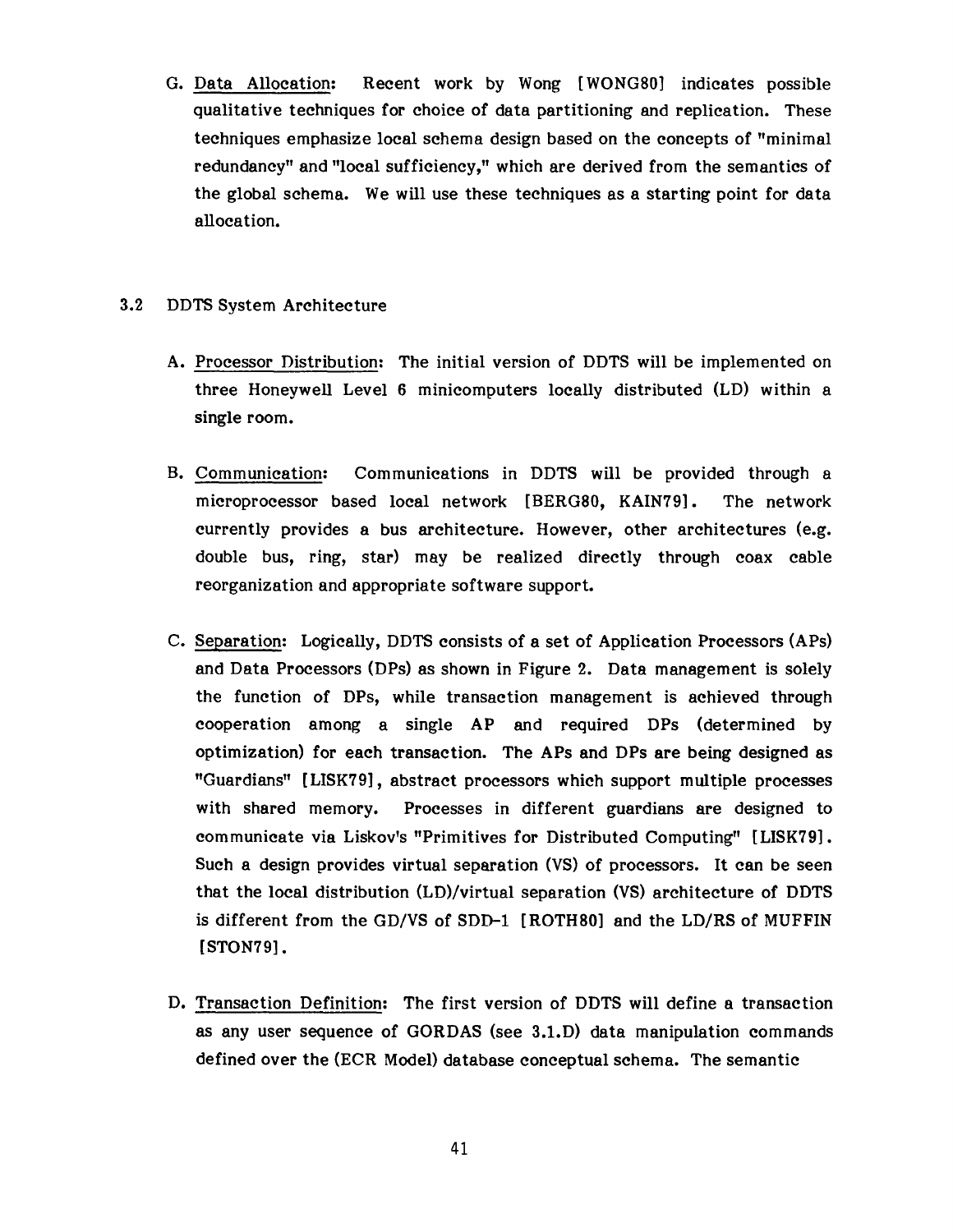

Figure 2: DDTS Functional Components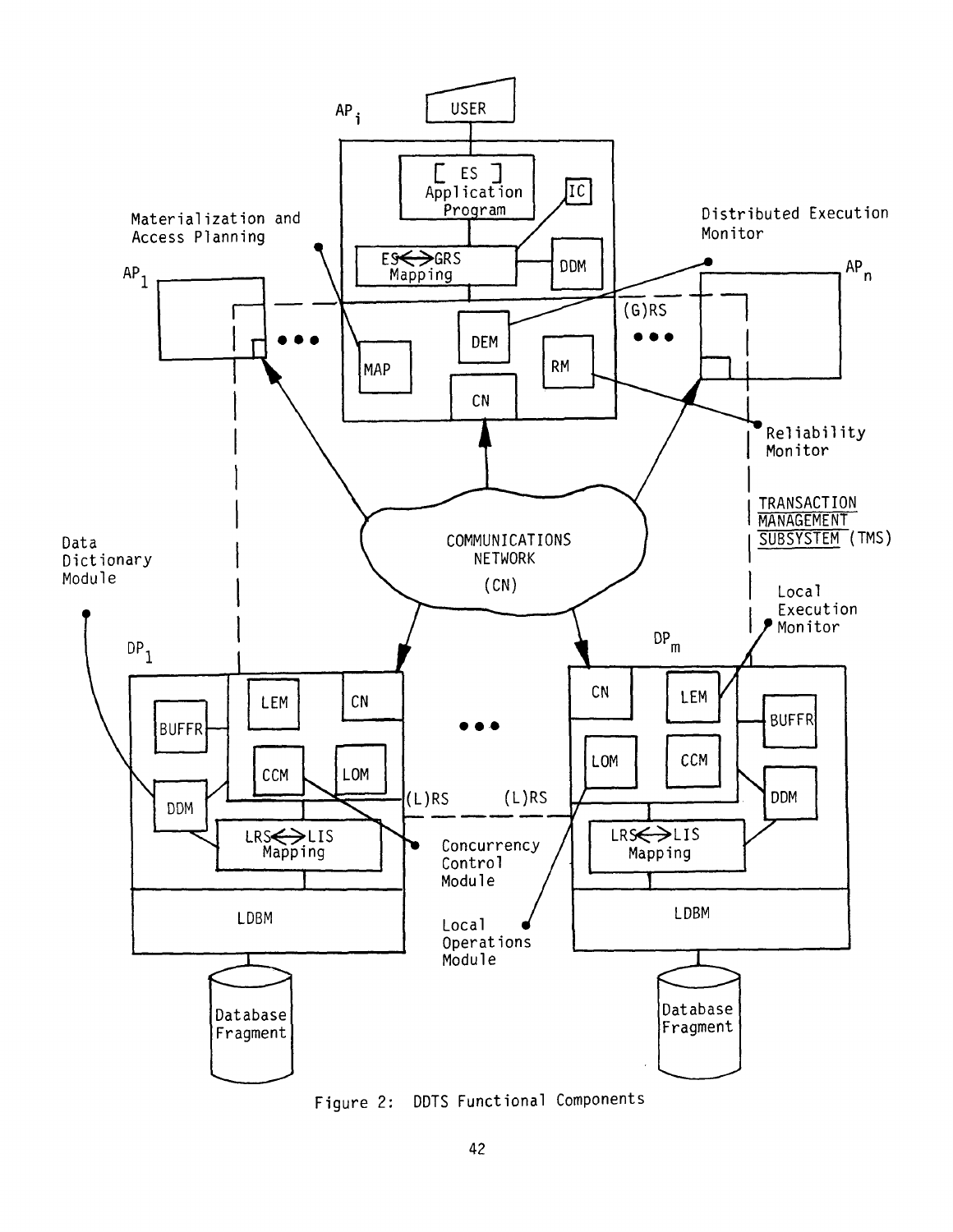integrity compiler will automatically insert conditional execution checking into predefined transactions to maintain semantic integrity. Initially, looping will not be supported within transactions.

# E. Transaction Processing Model

- O Transaction Optimization Data flow analysis will be used to maximize inter-command parallelism. Additionally, new techniques of dynamic materialization will exploit intra-command parallelism made possible by partitioning and replication of data [HEVN81].
- O Reliable Execution In DDTS, reliable execution is the responsibility of the transaction management subsystem (TMS) shown (in reference to other functional components required to process the 5-Schema Architecture) in Figure 2. A master/slave relationship between a distributed execution monitor (DEM) and required local execution monitors (LEM's) is used to carry out the parallel execution and two-phase commitment of each transaction. The initial version of DDTS will require all data replicas (if any) to be available for updates to occur. While this is a limitation, we are not convinced that proposals in [HAMM80, STON79, GARC78] are realistic for our application. Much of the recovery and restart capability in DDTS will be built upon those facilities existing in the LDBMSs. These include write-ahead logs and backout. Extensions in the areas of commitment logs and the redo-undo concepts of [GRAY80] must be made.
- O Concurrency Control We will experiment with different concurrency control algorithms utilizing synchronization and termination techniques which are compatible with the architecture described.

For the first phase of DDTS locking facilities and conflict detection mechanism of the Local Data Base Manager, (LDBM) IDS-II [HONE78] will be used. These facilities constitute the synchronization part of the concurrency control. Using these synchronization techniques, we intend to experiment with the following termination techniques.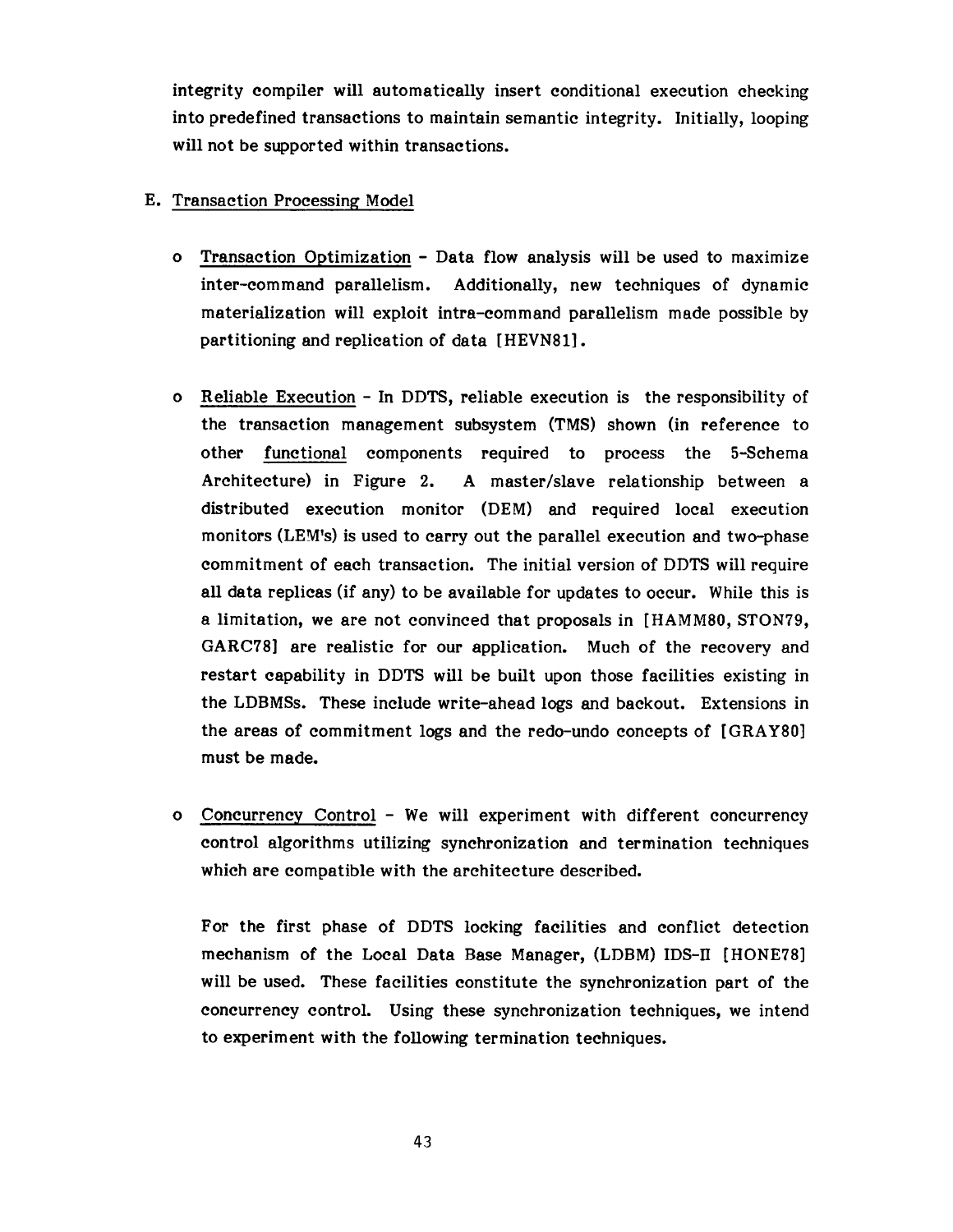- A Distributed Deadlock Detection Technique: In which the LDBMs grant the locks "unconditionally" and make the local Wait-For-Graphs (WFG) [OBER80]. When a potential deadlock is noticed a distributed deadlock detection algorithm [OBER80] is activated. The algorithm, then, builds a Global WFG, from which distributed deadlocks are detected. After a deadlock is detected, the DEM determines if rollback is in order prior to two-phase commit processing. We intend to use the rollback facilities of the LDBMs (IDS-II) in DDTS.
- A Distributed Deadlock Prevention Technique: In which locks are granted "conditionally" on the basis of transaction timestamps (age) which prevents deadlocks [ROSE78]. Again, the DEM is responsible for restarting transactions which are selected and have not begun commit processing.

For the second phase of DDTS our goal is to use concurrency control algorithms employing timestamps for synchronization and termination [THOM79, RAHI79, BERN78, REED79]. This means that for this phase we will not be using the conflict detection mechanism and locking facilities of the LDBMs. We have to design and implement synchronization and termination facilities required by concurrency control algorithms employing timestamps.

## 4. Remarks

We presented our ideas on the important design issues in DDBMS. The DDTS is an experimental tool for quantitatively analyzing some of these issues, and it demonstrates the feasibility of others. We presented our initial design choices for the major components of the system. We hope to keep the SIGMOD readers informed of our progress and results.

We appreciate the comments of Al Hevner (University of Minnesota) and Jim Weeldreyer, who are part of the DDTS design team.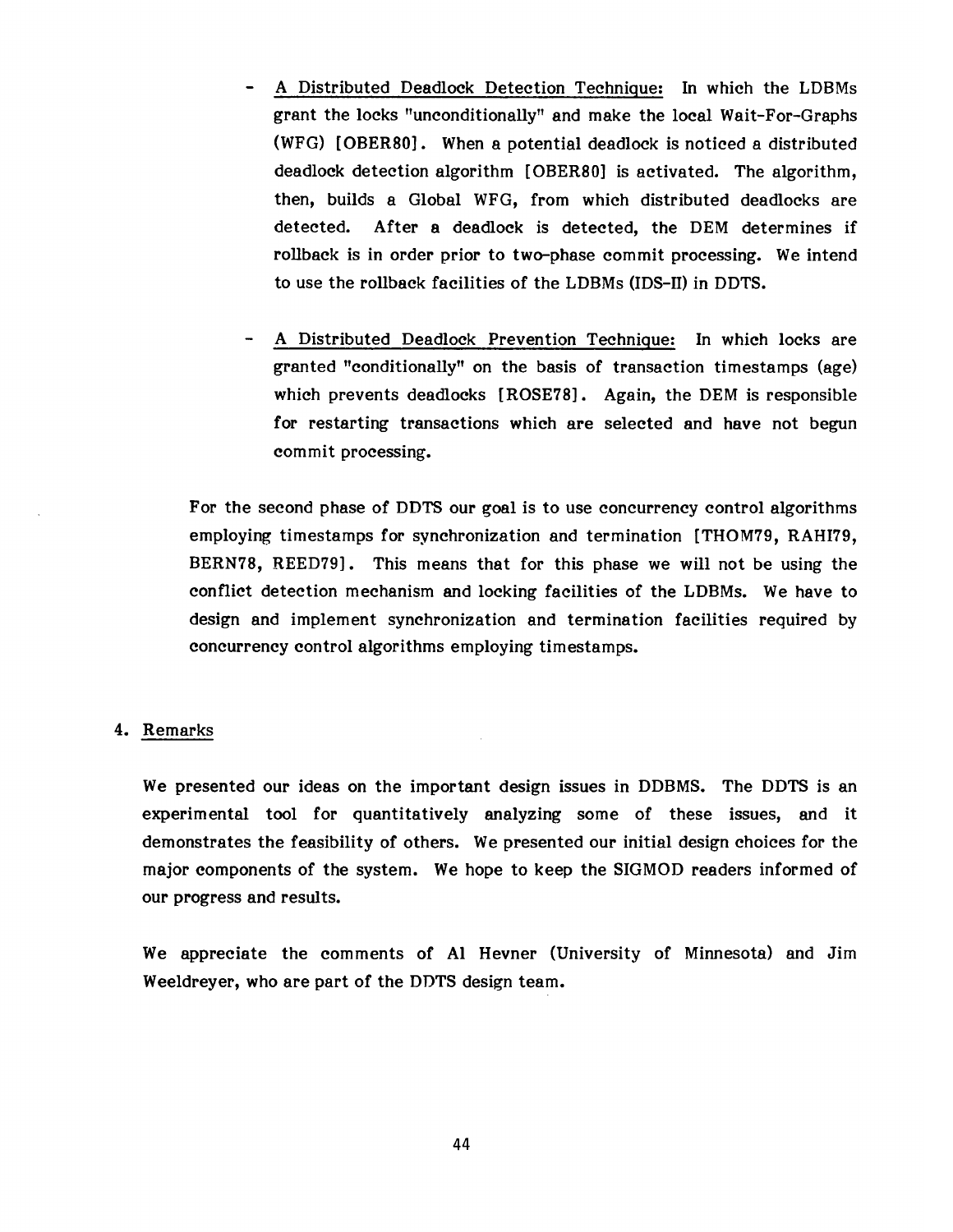#### REFERENCES

[ALSB76] Alsberg,P., and Day,J., "A Principle for Resilient Sharing of Distributed Resources," Proc. 2nd Intl. Conf. on Software Engineering, 1976, pp.592-570.

[BERG80] Berg,H.K., "DST - A Distributed System Testbed," Honeywell International Workshop on Database Management Systems Proceedings, Wayzata, Minnesota, October 1980.

[BERN78] Bernstein, P., Rothnie, J., Goodman, N., and Papadimitriou, C., "The Concurrency Control Mechanism of SDD-I: A System for Distributed Databases (The Fully Redundant Case)," IEEE Transactions on Software Engineering, Volume SE-4, Number 3, May 1978, pp. 154-168.

[BERN80] Bernstein, P., and Goodman, N., "Fundamental Algorithms for Concurrency Control in Distributed Database Systems," Computer Corporation of America, Report CCA-80-05, February 1980.

[BLAS79] Blasgen, M., et.al., "System R : An Architectural Update," IBM Report RJ2581, San Jose, California, July 1979.

[CHEN76] Chen,P.P-S., "The Entity-Relationship Model: Towards a Unified View of Data," ACM Transactions on Database Systems, Volume I, Number 1, March 1976, pp.9- 36.

[CODD70] Codd, E.F., "A Relational Model for Large Shared Data Banks," Communications of the ACM, Volume 13, Number 6, June 1970, pp.377-387.

[DENNS0] Denning,P., "What is Experimental Computer Science?," Communications of the ACM, Volume 23, Number 10, October 1980, pp.543-544.

[DEVO80] Devor,C., and Weeldreyer,J., "DDTS: A Testbed for Distributed Database Research," Proc. ACM Pacific '80 Conference, San Francisco, California, November 1980, pp. 86-94.

45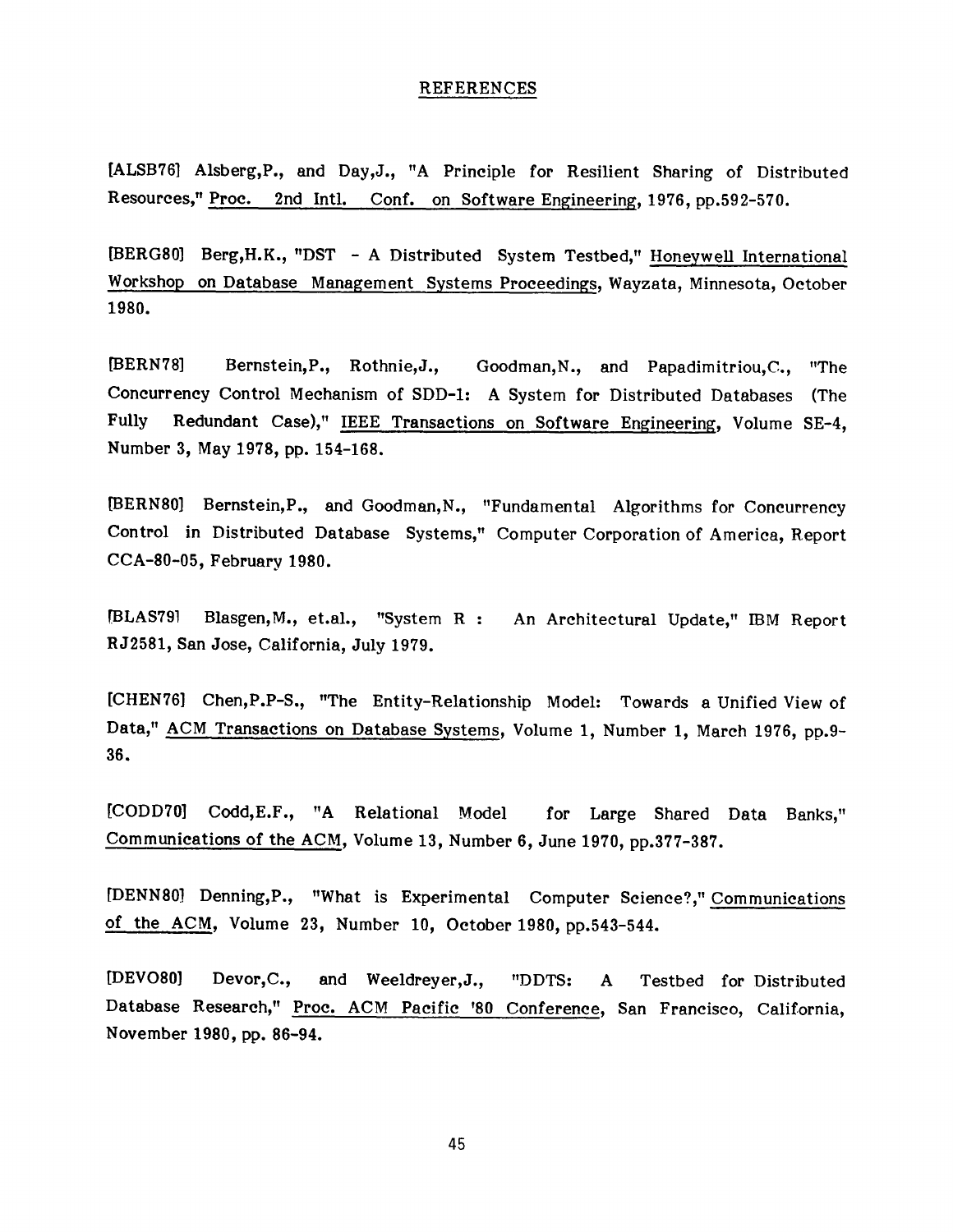[ELMA80] El-Masri, R., "On the Design, Use, and Integration of Data Models," Ph.D. Thesis, Computer Science Depart ment, Stanford University, Report STAN-CS-80-801, May 1980.

[ELMA80a] Elmasri,R., "Semantic Integrity in DDTS (Distributed Database Testbed System)," Honeywell CCSC, Technical Report HR-80-274, Bloomington, Minnesota, December 1980.

[ELMA81] Elmasri, R., "GORDAS: A Data Definition, Query and Update Language for the Entity-Category-Relationship Model," Honeywell CCSC, Bloomington, Minnesota, Technical Report HR-81-250, January 1981.

[ELMAsu] Elmasri,R., "GORDAS: A Data Selection Language for the Entity-Relationship Model" (submitted for publication).

[EPST78] Epstein, R., Stonebraker, M., and Wong,,E., "Distributed Query Processing in a Relational Data Base System," Proceedings of the ACM SIGMOD 1978 Conference, Austin, Texas, May 1978, pp.169-180.

[ESWA75] Eswaran, K., and Chamberlin, D., "Functional Specifications of a Subsystem for Database Integrity," VLDB 75 Proceedings, Framingham, Massachusetts, September 1975, pp.48-68.

[GARC78] Garcia-Molina, H., "Performance Comparison of Two Update Algorithms for Distributed Databases," Proc. 3rd Berkeley Conference on Distributed Data Management, San Francisco, California, August 1978, pp. **108-119.** 

[GRAY78] Gray.J., "Notes on Data Base Operating Systems," Lecture Notes in Computer Science, Volume 60, Springer-Verlag, New York, 1978, pp.393-481.

[GRAY79] Gray,J., et.al., "The Recovery Manager of a Data Management System," IBM Report 2623, San Jose, California, August 1979.

[GRAY80] Gray,J., "A Transaction Model," IBM Research Report, San Jose, California, February 1980.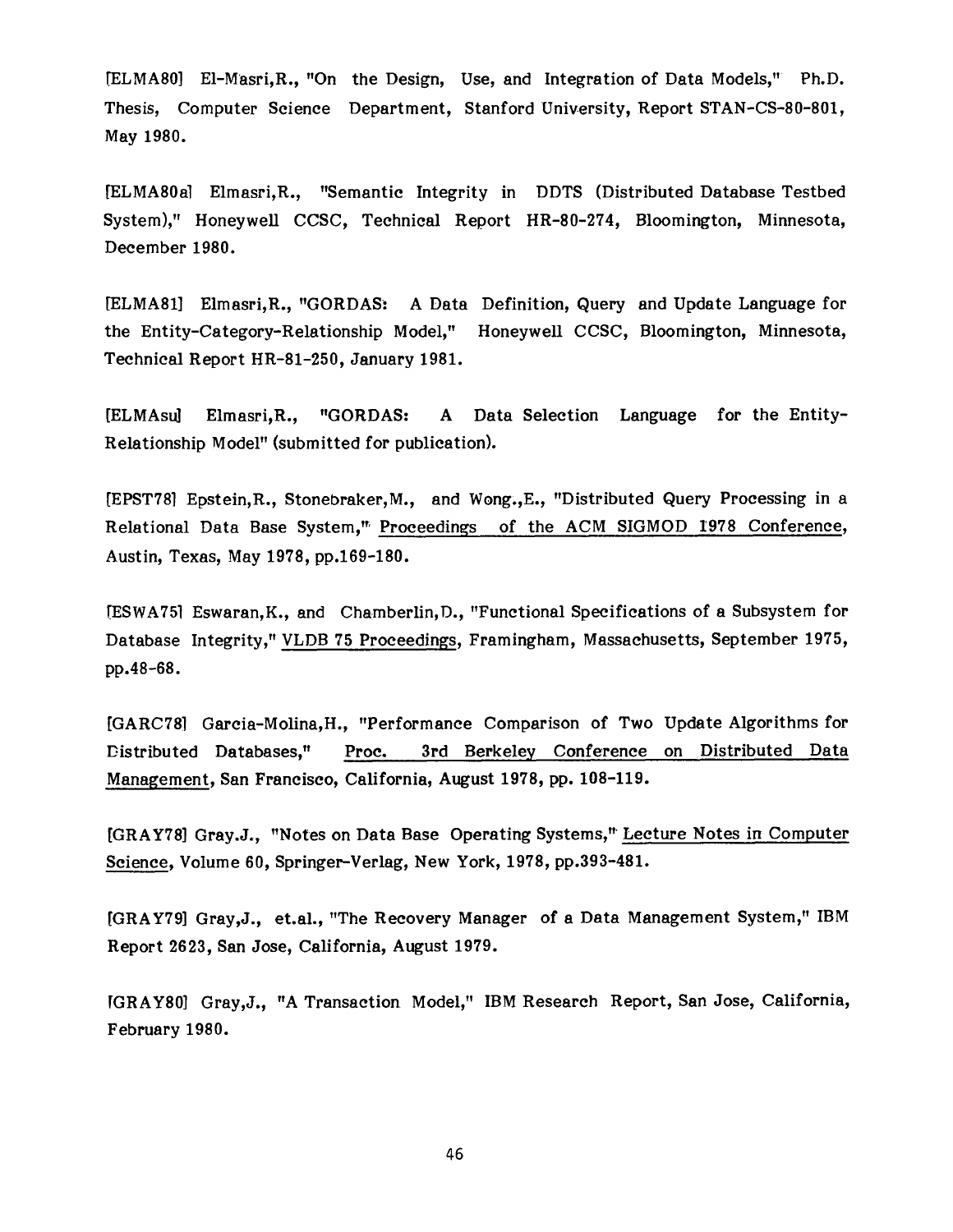[HAMM79] Hammer, M., and McLeod, D., "On Database Architecturei" MIT, Report *MIT/LCS/TM-141,* October 1979. Management System

[HAMMS0] Hammer, M., and Shipman, D., "Reliability Mechanisms for SDD-I: A System for Distributed Databases," ACM Transactions on Database Systems, Volume 5, Number 4, December 1980, pp. 431-466.

[HEVN79] Hevner,A., and Yao,S., "Query Processing in a Distributed Databases," IEEE Transactions on Software Engineering, Volume SE-5, Number 3, May 1979, pp. 177-187.

[HEVN81] Hevner, A., "Transaction Optimization in Distributed Database Systems," (in preparation).

[HONE78] Honeywell Information Systems, GCOS6 IDS/II User's Guide, Waltham, Massachusetts, November 1978.

[KAIN79] Kain, R., Franta, W., and Jelatis, G., "CHIMPNET: A Networking Testbed," Proc. 4th Conf. on Local Computer Networks, October 1979, pp. 27-36.

[KING74] King,P., and Collmeyer, A., "Database Sharing - An Efficient Mechanism for Supporting Concurrent Processes," Proceedings of the National Computer Conference, AFIPS, Volume 43, May 1974.

[KLUG77] Klug,A., and Tsichritzis,D., (eds.), The ANSI/X3/SPARC DBMS Framework Report of the Study Group on Database Management Systems, AFIPS Press, 1977.

[LIND79] Lindsay,B., et.al., "Notes on Distributed Databases," IBM Research Report RJ2571, San Jose, California, 1979.

[LISK79] Liskov,B., "Primitives for Distributed Computing," MIT/LCS Technical Note, August 1979.

[MCLE78] McLeod,D., "A Semantic Data Base Model and its Associated Structured User Interface," MIT Technical Report MIT/LCS/TR-214, Cambridge, Massachusetts, August 1978.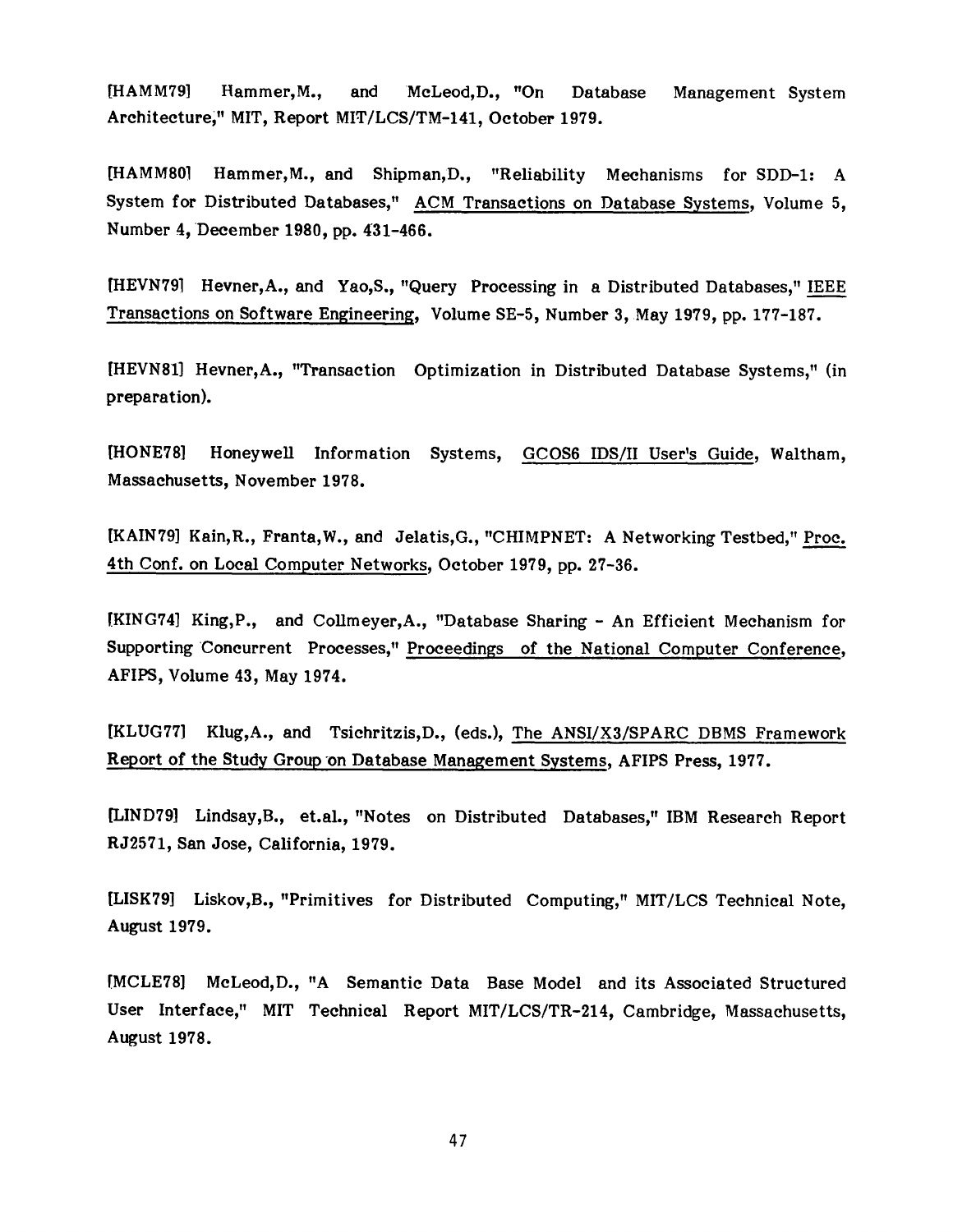[MENA79] Menasce,D., and Muntz,R., "Locking and Deadlock Detection in Distributed Data Bases," IEEE Transactions on Software Engineering, Volume SE-5, Number 3, May 1979, pp. 195-222.

[OBER80] Obermarck,R., "Global Deadlock Detection Algorithm," IBM Report RJ2845, San Jose, California, June 1980.

[RAHI79] Rahimi,S., and Franta,W., "A Posted Update Approach to Concurrency Control in Distributed Database Systems," Proc. 1st International Conference on Distributed Systems, Huntsville, Alabama, October 1979, pp. 632-641.

[REED79] Reed, D., and Kanodia, R., "Synchronization with Event Counts and Sequences," Communications of the ACM, Volume 22, Number 2, February 1979, pp. 115-123.

[RIES79] Ries,D., "The Effects of Concurrency Control on the Performance of a Distributed Data Management System," Proc. 4th Berkeley Conference on Distributed Data Management, August 1979, pp. 75-112.

[ROSE78] Rosenkrantz,D., Stearns,R., and Lewis,R., "System Level Concurrency Control for Distributed Database Systems," ACM Transactions on Database Systems, Volume 3, Number 2, June 1978, pp. 178-198.

[ROTH77] Rothnie,J., and Goodman,N., "A Survey of Research and Develoment in Distributed Database Management," Proceedings of the Third VLDB Conference, Tokyo, Japan, October 1977, pp. 48-62.

[ROTH80] Rothnie,J., et.al., "Introduction to a System for Distributed Databases (SDD-1)," ACM Transactions on Database Systems, Volume 5, Number 1, March 1980, pp.1-17.

[ROWE81] Rowe,L., and Stonebraker, M., "Architecture of Future Database Systems," SIGMOD Record, Volume 11, Number 1, January 1981, pp.30-45.

[SELI80] Selinger,P., Lindsay,B., Obermarek,R., and Yost,B., "R\*: A Distributed Relational Database Management System," IBM, San Jose California, Notes presented at VLDB Conf., Montreal, Canada 1979.